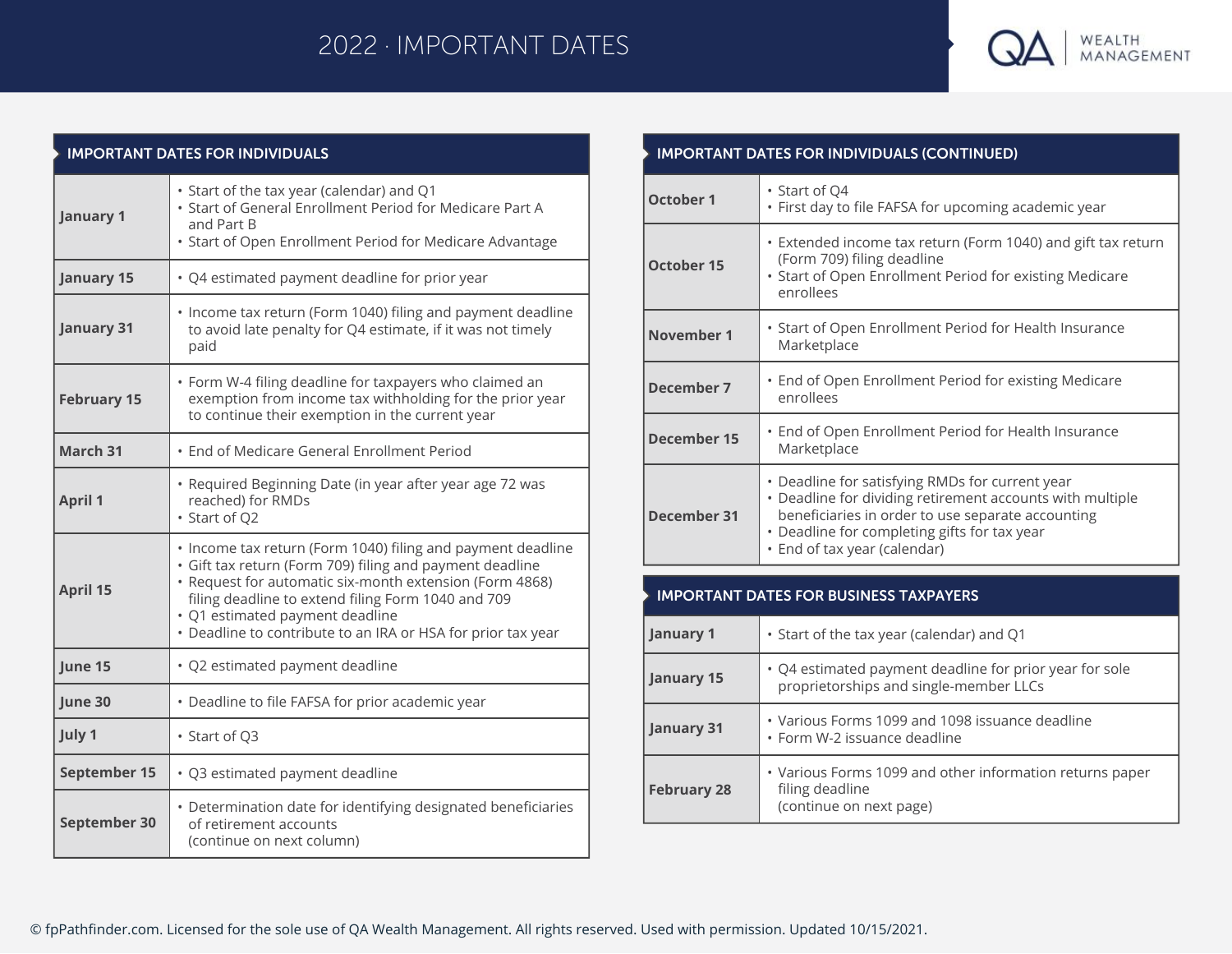## 2022 · IMPORTANT DATES



### **IMPORTANT DATES FOR BUSINESS TAXPAYERS (CONTINUED) April 1** • Start of Q2 **April 15** • Income tax return (Form 1040) filing and payment deadline for sole proprietorships and single-member LLCs • Request for automatic six-month extension (Form 4868) filing deadline to extend filing Form 1040 • Income tax return (Form 1120) filing and payment deadline for calendar year C-Corporations and multi-member LLCs that elect to be classified as a corporation • Request for automatic six-month extension (Form 7004) filing deadline to extend filing Form 1120 • Q1 estimated payment deadline for sole proprietorships, single-member LLCs, C-corporations, and multi-member LLCs that elect to be treated as a corporation **March 15** • Income tax return (Form 1120S) filing and payment deadline for calendar year S-corporations • Income tax return (Form 1065 or 1065-B) filing and payment deadline for calendar year multi-member partnerships and multi-member LLCs (default) • K-1 issuance deadline • Request for automatic six-month extension (Form 7004) filing deadline to extend filing Form 1120S, 1065, and 1065-B • S-corporation election (Form 2553) filing deadline to be treated as an S-corporation in the current year **March 31** • Various Forms 1099 and other information returns e-file deadline **June 15** • Q2 estimated payment deadline for sole proprietorships, single-member LLCs, C-corporations, and multi-member LLCs that elect to be treated as a corporation **July 1 •** Start of Q3 (continue on next column)

#### **IMPORTANT DATES FOR BUSINESS TAXPAYERS (CONTINUED)**

| September 15                                                             | • Q3 estimated payment deadline for sole proprietorships,<br>single-member LLCs, C-corporations, and multi-member<br>LLCs that elect to be treated as a corporation<br>• Extended income tax return (Form 1120S) filing deadline for<br>calendar year S-corporations<br>• Extended income tax return (Form 1065 or 1065-B) filing<br>deadline for calendar year multi-member partnerships and<br>multi-member LLCs (default) |  |
|--------------------------------------------------------------------------|------------------------------------------------------------------------------------------------------------------------------------------------------------------------------------------------------------------------------------------------------------------------------------------------------------------------------------------------------------------------------------------------------------------------------|--|
| <b>October 1</b>                                                         | • Start of O4                                                                                                                                                                                                                                                                                                                                                                                                                |  |
| <b>October 15</b>                                                        | • Extended income tax return (Form 1040) filing deadline for<br>sole proprietorships and single-member LLCs<br>• Extended income tax return (Form 1120) filing deadline for<br>calendar year C-Corporations and multi-member LLCs that<br>elect to be classified as a corporation                                                                                                                                            |  |
| December 15                                                              | • Q4 estimated payment deadline for C-corporations and<br>multi-member LLCs that elect to be treated as a corporation                                                                                                                                                                                                                                                                                                        |  |
| December 31                                                              | • End of tax year (calendar)                                                                                                                                                                                                                                                                                                                                                                                                 |  |
| Subject to exceptions due to individual circumstances, entity elections, |                                                                                                                                                                                                                                                                                                                                                                                                                              |  |

**and delays when deadlines fall on weekends or legal holidays.**